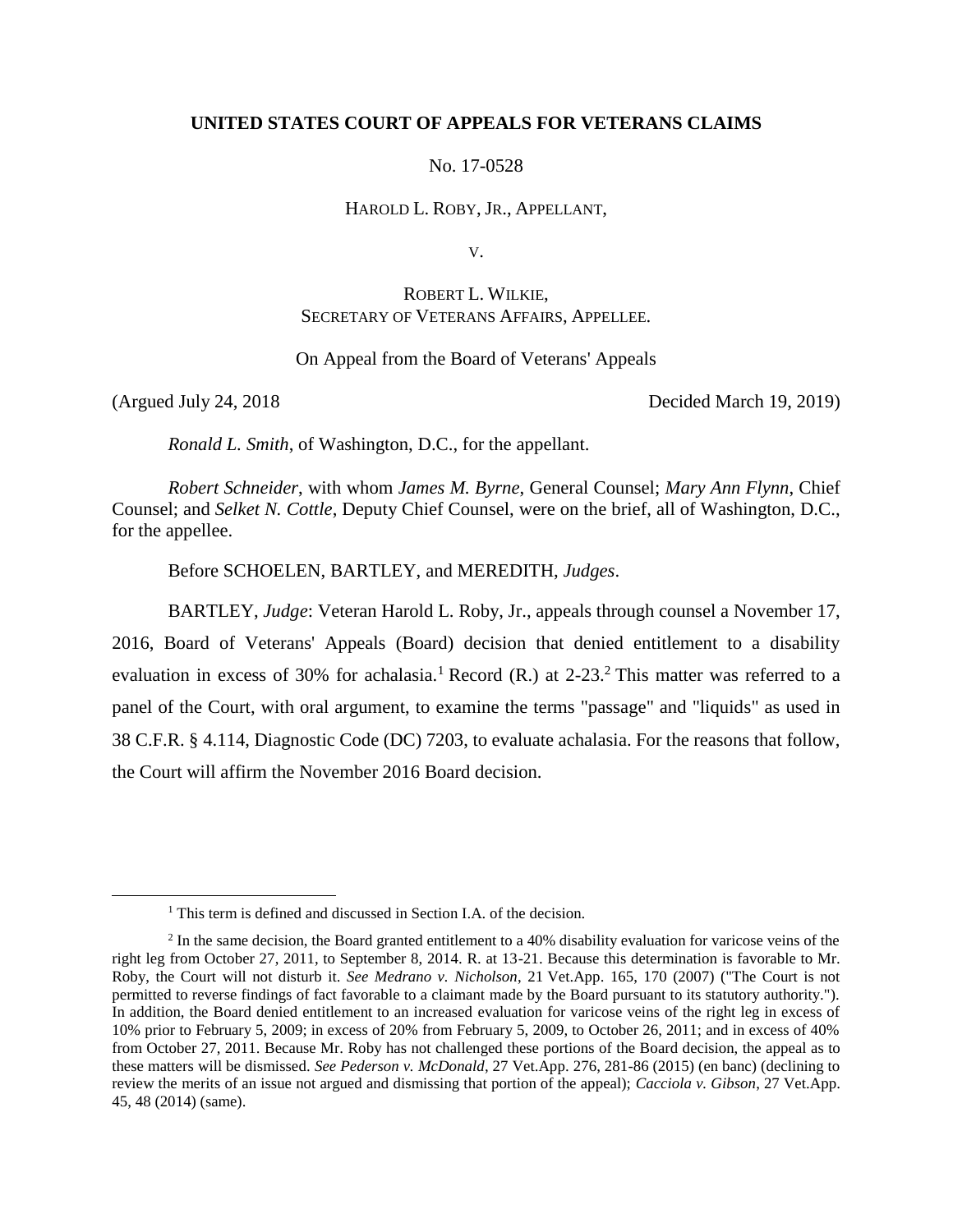### **I. BACKGROUND**

### A. Esophageal Achalasia

Esophageal achalasia (cardiospasm) is the failure of the smooth muscles of the lower esophageal sphincter<sup>3</sup> to relax with swallowing, thereby causing a narrowing (stricture) of the esophagus and impairing the movement of food along the digestive tract (peristalsis). *See* DORLAND'S at 14, 1418; THE MERCK MANUAL 123 (19th ed. 2011) (MERCK). The primary symptom of achalasia is difficulty swallowing (dysphagia) for both solids and liquids, but other symptoms include regurgitation of undigested food, chest pain, and weight loss. MERCK at 123. Management of achalasia involves diet modification and treatment options aimed at reducing the esophageal stricture. TEXTBOOK OF SURGERY: THE BIOLOGICAL BASIS OF MODERN SURGICAL PRACTICE 715 (19th ed. 1986) (TEXTBOOK OF SURGERY); LAWYERS' MEDICAL CYCLOPEDIA OF PERSONAL INJURIES AND ALLIED SPECIALTIES, Vol. 4 § 30.60b (6th ed. 2013). Treatment options include, among other things, balloon dilation of the lower esophageal sphincter to expand the gastroesophageal opening. TEXTBOOK OF SURGERY at 715-16.

## B. Evaluating Esophageal Achalasia

The Schedule for Rating Disabilities provides three DCs for esophageal disabilities; two are related to evaluating achalasia. Achalasia is evaluated under DC 7204, which contemplates spasm of the esophagus (cardiospasm). 38 C.F.R. § 4.114 (2018). If the achalasia is not amenable to dilation, DC 7204 directs that the disability is to be evaluated based on the degree of obstruction under DC 7203, which contemplates esophageal stricture.<sup>4</sup> Id.

Under DC 7203, a 30% evaluation is provided when the severity of the stricture is "[m]oderate." *Id*. A 50% evaluation is provided when the severity of the stricture is "[s]evere, permitting liquids only." *Id*. An 80% evaluation is provided when the severity of the stricture is such that it results in "[p]ermitting passage of liquids only, with marked impairment of general health." *Id*.

<sup>&</sup>lt;sup>3</sup> The lower esophageal sphincter is located where the esophagus meets the stomach (the gastroesophageal junction). DORLAND'S ILLUSTRATED MEDICAL DICTIONARY 1746 (32d ed. 2012) (DORLAND'S).

<sup>4</sup> Although achalasia often results in stricture of the esophagus, esophageal stricture may result from other causes and may be either permanent (structural) or temporary (functional). *See* DORLAND'S at 1785.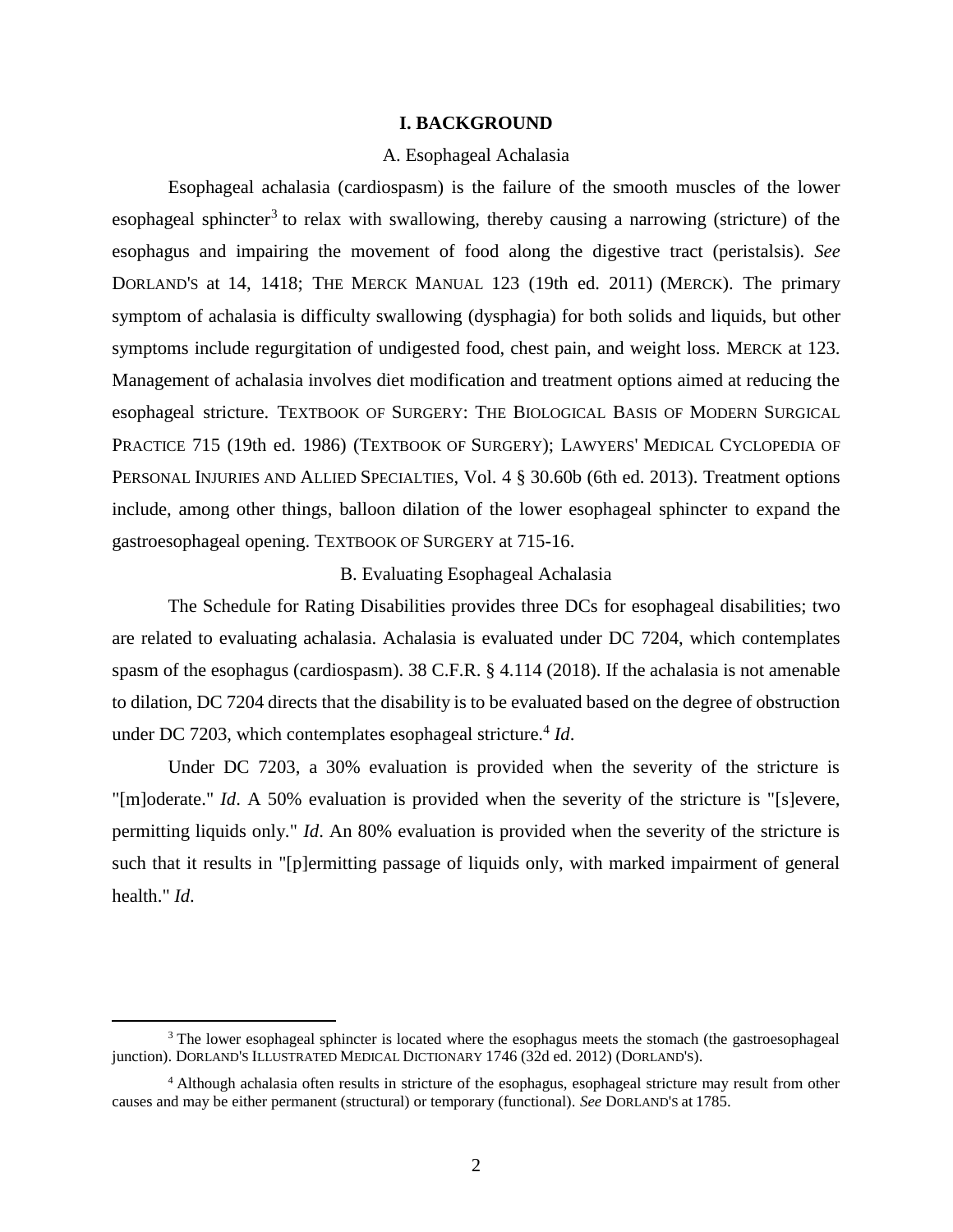### C. Facts and Procedural History

Mr. Roby served on active duty in the U.S. Army from July 1975 to July 1992, including service in Southwest Asia. R. at 159, 1129. In October 1993, a VA regional office (RO) granted service connection for achalasia and assigned an initial 30% disability evaluation under DC 7203. R. at 1319-23.

In November 2009, Mr. Roby filed a claim for an increased evaluation for achalasia. R. at 1012. Upon VA examination in December 2009, Mr. Roby reported "very mild dysphagia[,] occurring at times," but no heartburn and no weight loss. R. at 963. In January 2010, the RO continued the 30% evaluation for Mr. Roby's achalasia. R. at 674-84. In June 2010, Mr. Roby filed a Notice of Disagreement, R. at 563, and in January 2011, he perfected an appeal to the Board, R. at 500.

A January 2011 VA treatment record reflects that Mr. Roby reported that his esophagus was "getting tight again [with] choking." R. at 468. The clinician referred Mr. Roby to a gastrointestinal specialist. *Id*. In February 2011, Mr. Roby underwent an esophagogastroduodenoscopy (EGD) with dilation. *See, e.g.*, R. at 343-45. A May 2011 VA gastroenterology note reflects that Mr. Roby reported "[n]o further difficulty with dysphagia." R. at 136.

Upon VA examination in October 2011, Mr. Roby reported pain in his esophageal area after eating, blockage of food, and frequent regurgitation of food from the day before in gelatinous form. R. at 343. He reported multiple dilation procedures, most recently in February 2011, but that he received symptom relief for at most only the three months following each dilation. R. at 343- 45. Following examination, the examiner indicated the severity of Mr. Roby's achalasia was moderate due to consistent symptoms of pain and regular blockage of food; the examiner noted no dysphagia with liquids. R. at 347. Finally, the examiner noted that Mr. Roby's achalasia affects his employment because six times a month he must leave workplace conversations to perform 10 to 15 minutes of exercises to encourage relaxation of the esophageal musculature. R. at 353.

A November 2012 VA treatment record reflects that Mr. Roby reported food moving slowly down his esophagus with blockage. R. at 1442. The clinician noted Mr. Roby's history of esophageal stricture and referred him to a gastrointestinal specialist. R. at 1443. In February 2013, Mr. Roby underwent another EGD due to solid and liquid dysphagia. R. at 1429-30. The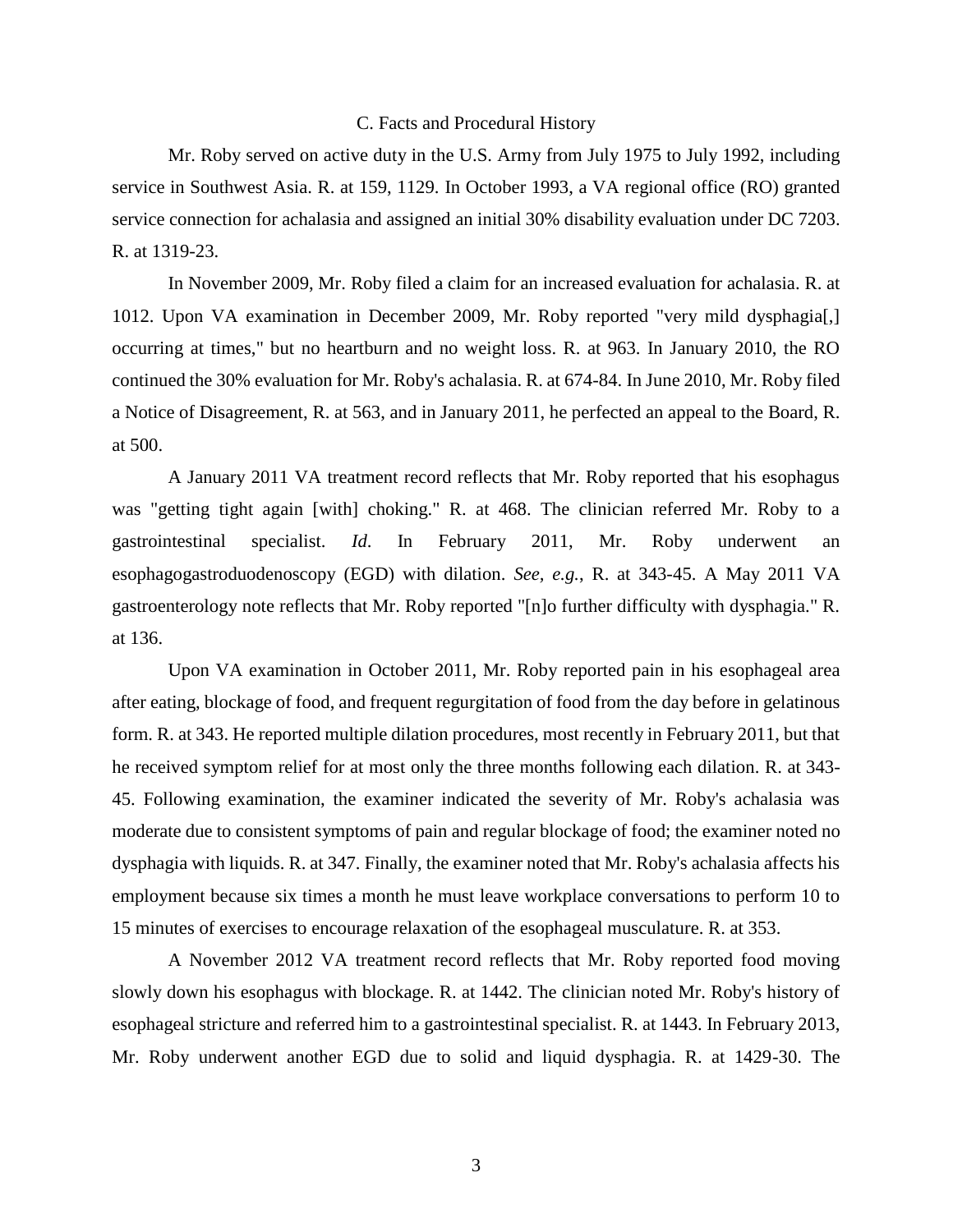gastroenterologist recommended against dilation and noted that Mr. Roby's symptoms were likely due to absent motility (peristalsis). *Id.*

An April 2013 VA gastroenterology treatment record reflects that Mr. Roby reported dysphagia three times per week to solid foods slightly greater than liquids. R. at 1425. He reported eating small quantities of food at a time and having to chew very carefully, but that he "does not limit food." *Id*. He further reported occasional blockage of food and heartburn symptoms controlled with medication, but no weight loss. *Id*. Given Mr. Roby's history of improved symptoms with dilation, the gastroenterologist recommended another dilation and, if beneficial, repeat dilation as needed. R. at 1427.

During a May 2014 Board hearing, Mr. Roby testified that he has difficulty swallowing solid foods and must take small (dime-sized) bites or eat mostly soft foods. R. at 1396-97. Specifically, he testified that a typical day would include a diet of applesauce, yogurt, mashed potatoes, chicken, and baby food, but that he avoids foods such as breads or fresh fruit. R. at 1400- 01. However, he reported recurrent blockage of food and having to chew foods "small enough to where it would be [of] liquid consistency" before swallowing. R. at 1397; *see* R. at 1401.

Upon VA examination in September 2014, Mr. Roby reported dysphagia to solid foods but not to liquids since his last dilation in 2011. R. at 68. He stated that it can take up to 15 minutes for solid foods to pass through his esophagus, but that he must chew them for a long time or raise both arms to aid in swallowing. *Id*. He described a typical day of eating as eating three meals: applesauce and yogurt for breakfast, half a sandwich for lunch, and chicken for dinner. *Id*. He added that he drinks juice and eats soup throughout the day. *Id*. The examiner noted that Mr. Roby responds well to dilations with decreased symptoms of dysphagia. *Id*. The examiner noted symptoms of infrequent episodes of epigastric distress, dysphagia, and pyrosis (heartburn) and provided an overall assessment of the severity of Mr. Roby's achalasia as moderate. *Id.*

In the November 2016 decision on appeal, the Board denied entitlement to an evaluation in excess of 30% for achalasia. R. at 1-21. The Board found that "[a]t no time has [Mr. Roby] complained, or does the evidence show, that his esophageal stricture is severe, permitting liquids *only*." R. at 10 (emphasis in original). The Board noted that the evidence demonstrated that Mr. Roby "is able to consume food, albeit with difficulty" and there is no indication of an overall impairment in his health. R. at 11. This appeal followed.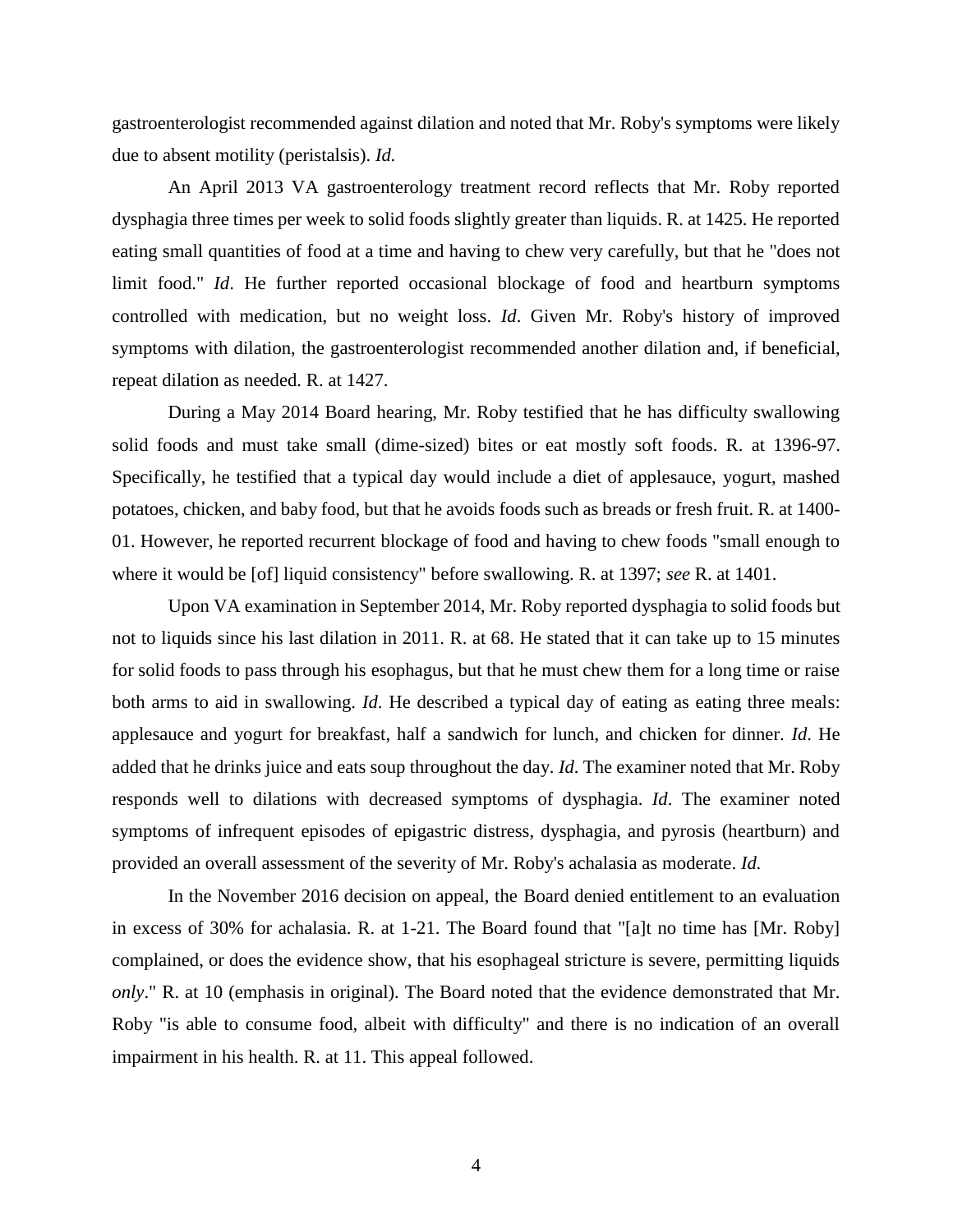# **II. ARGUMENTS**<sup>5</sup>

Mr. Roby argues that the Board erred in denying him a higher evaluation for achalasia when it "read an express limitation" into the criteria for higher evaluations that is contrary to the clear and unambiguous language of DC 7203. Appellant's Br. at 9-10; Reply Br. at 4. Specifically, he argues that the term "liquid" is clear and should be afforded its ordinary definition, meaning a substance that flows readily in its natural state, Oral Argument at 4:15-4:51; 5:40-6:07; 11:22- 12:04; 14:00-14:44, or a fluid with no independent shape, *id*. at 53:47-54:30. He argues that the Board erred in its interpretation of DC 7203 by requiring that foods be in liquid state when they enter the mouth to satisfy an evaluation higher than 30%. Appellant's Br. at 9-12; Reply Br. at 3- 4; Oral Argument at 3:48-4:15; 15:25-16:23. He contends that he satisfies the criteria for a 50% evaluation because his diet is limited to foods that meet the ordinary definition of liquid, including applesauce, baby food, yogurt, and mashed potatoes, *see* Oral Argument at 7:20-7:54 (stating that these foods are liquids because they "will flow naturally" down a 45-degree angle), as well as solid foods that he chews to a "'liquid consistency,'" which he equates to the ordinary definition of liquid, Reply Br. at 4; *see* Oral Argument at 7:54-8:45; 18:55-20:45. In the alternative, he argues that, if the language of DC 7203 is ambiguous, the Board's interpretation is not permissible because it is contrary to the regulatory language and not veteran friendly. Appellant's Br. at 11-12; Reply Br. at 3-4.

The Secretary also argues that the regulatory language of DC 7203 is clear and unambiguous. Specifically, he argues that the term "liquid" is clear and is defined as a substance that flows freely, of constant volume, having the consistency like that of oil or water. Secretary's Br. at 12-13; Oral Argument at 28:10-28:44; 46:57-47:12; 49:59-52:53. Additionally, he acknowledges that the terms "permitting" and "permitting passage" refer to the state of the food as it passes through the esophagus, not the mouth, even though he argues that the vast majority of foods will not change states between the mouth and the esophagus, despite Mr. Roby's arguments to the contrary. Oral Argument at 35:56-38:18; 41:25-42:04; *see* Secretary's Br. at 12-17. He further argues that none of the foods specifically identified by Mr. Roby fit the definition of "liquid" as there is a distinction between liquids and chewed solid food, soft solid foods, and

<sup>&</sup>lt;sup>5</sup> At oral argument, Mr. Roby conceded that he is not entitled to an evaluation in excess of 30% prior to May 2014 but argued that his testimony during the May 2014 Board hearing reflected an increase in the severity of his achalasia. Oral Argument at 1:51-2:08, *Roby v. Wilkie*, U.S. Vet. App. No. 17-0528 (argued July 24, 2018), http://www.uscourts.cavc.gov/oral\_arguments\_audio.php.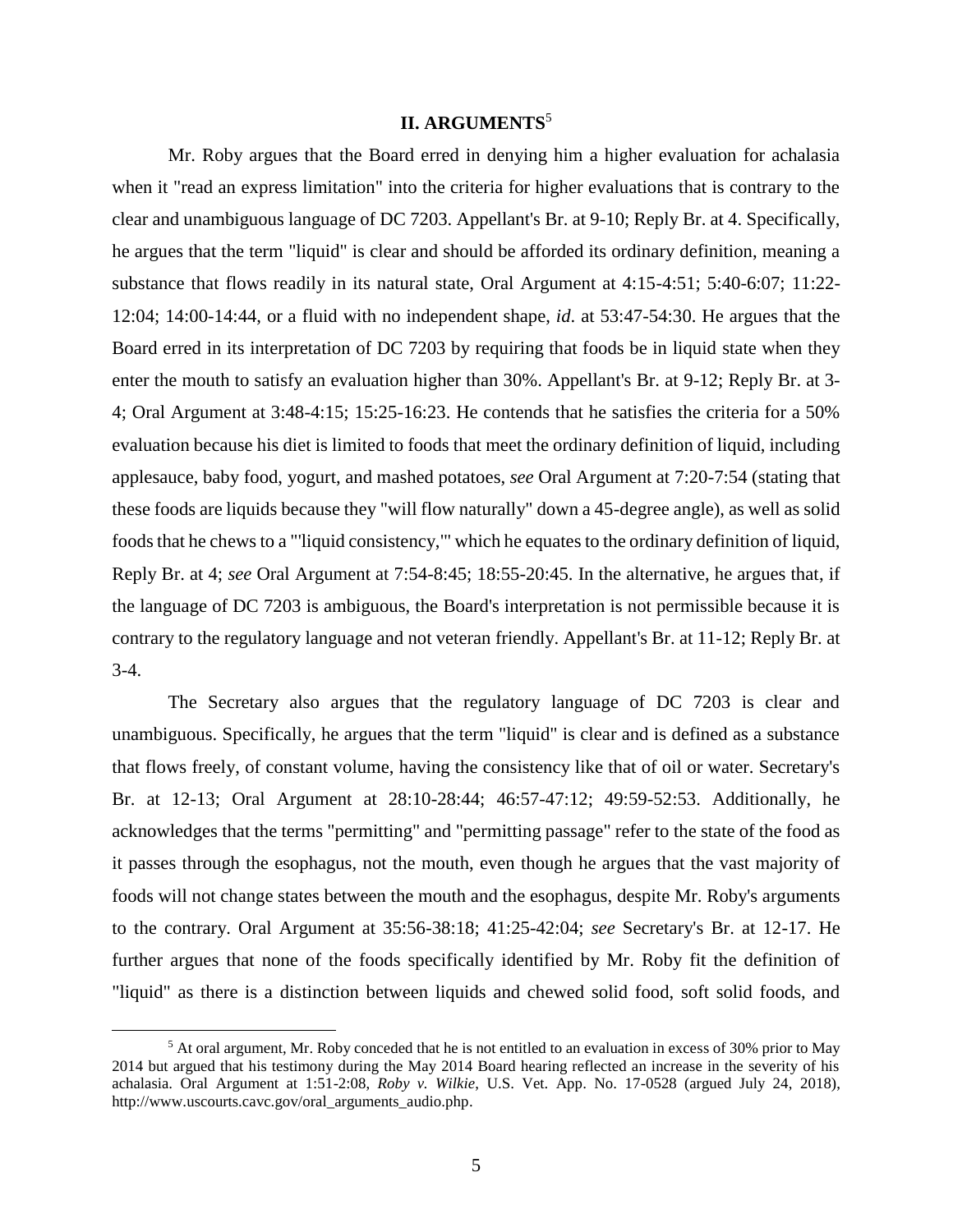purees. Secretary's Br. at 12-17; Oral Argument at 43:57-44:05; 45:13-45:46; 46:57-47:12. Finally, the Secretary argues that the Board did not interpret DC 7203, but instead applied DC 7203 based on a plain reading of the regulatory language. Secretary's Br. at 11-15. He argues that, even if the Board did interpret DC 7203, Mr. Roby has not demonstrated how the Board's interpretation was arbitrary or capricious. *Id*. at 16-17.

In addition to the arguments relating to the Board's purported interpretation of DC 7203, Mr. Roby advances two other arguments. First, he argues that the Board exceeded its jurisdiction by interpreting DC 7203 in the first instance, thereby depriving him the right to one review on appeal. Appellant's Br. at 12-13. Second, he argues that the Board did not consider the applicability of 38 C.F.R. § 4.7 and whether the severity of his achalasia more closely approximated the criteria for a 50% evaluation. *Id*. at 14-15; Reply Br. at 4-5.

In addressing Mr. Roby's other arguments, the Secretary contends that the Board did not exceed its jurisdiction because, even if the Board's analysis could be considered an interpretation of DC 7203, then the RO similarly "interpreted" that regulation. Secretary's Br. at 17-18. Further, he argues that the Board properly considered § 4.7 in finding that Mr. Roby was not entitled to a higher evaluation. *Id*. at 19 (citing R. at 7, 11). Finally, he argues that a plausible basis for the Board's determination exists in the record and Mr. Roby fails to demonstrate prejudice for any purported errors, as the evidence of record does not establish that his achalasia is severe, permitting liquids only. *Id*. at 9-10.

#### **III. ANALYSIS**

This case primarily involves answering two questions regarding the regulatory language of DC 7203: (1) Does "permitting" and "[p]ermitting passage," as used in the 50% and 80% evaluation criteria of DC 7203, refer to passage through the esophagus or passage into the mouth and oral cavity? and (2) What does "liquids" mean as used in the 50% and 80% evaluation criteria in DC 7203? 38 C.F.R. § 4.114. We therefore begin our analysis with an examination of the regulatory language. *See Good Samaritan Hosp. v. Shalala*, 508 U.S. 402, 409 (1993) ("The starting point in interpreting a statute [or regulation] is its language."); *Petitti v. McDonald*, 27 Vet.App. 415, 422 (2015) ("Regulatory interpretation begins with the language of the regulation, the plain meaning of which is derived from its text and its structure."); *see generally Southall-Norman v. McDonald*, 28 Vet.App. 346, 351 (2016). If the plain meaning is clear from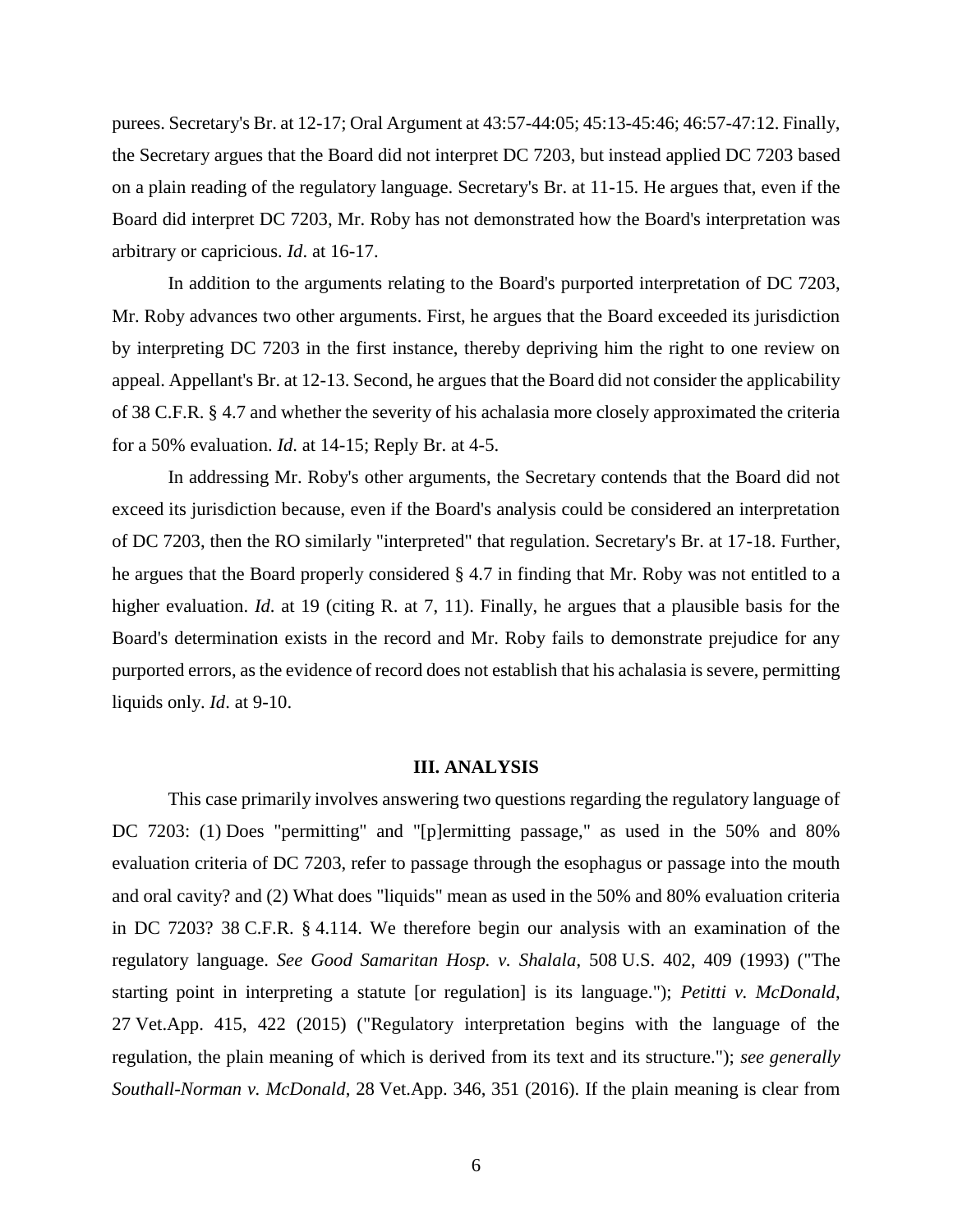the language of the regulation, then that meaning controls and "that is 'the end of the matter.'" *Tropf v. Nicholson*, 20 Vet.App. 317, 320 (2006) (quoting *Brown v. Gardner*, 513 U.S. 115, 120 (1994)); *see Pacheco v. Gibson*, 27 Vet.App. 21, 25 (2014) (en banc). If, however, the language is ambiguous, then the Court must defer to the agency's interpretation of its regulation unless that interpretation is inconsistent with the language of the regulation, is otherwise plainly erroneous, or does not represent the agency's considered view on the matter. *Southall-Norman*, 28 Vet.App. at 351; *see Auer v. Robbins*, 519 U.S. 452, 461-62 (1997); *Bowles v. Seminole Rock & Sand Co.*, 325 U.S. 410, 414 (1945); *Smith v. Nicholson*, 451 F.3d 1344, 1349-50 (Fed. Cir. 2006).

A. The Meaning of "Permitting" and "Permitting Passage" in DC 7203 is Clear

Diagnostic Code 7203 specifically refers to stricture of the esophagus and provides varying evaluations based on the severity of the stricture. 38 C.F.R. § 4.114. Notably, higher evaluations are provided for a greater degree of esophageal narrowing (i.e., moderate or severe) and for an inability to pass anything but liquids. 6 *Id*. Based on the structure of the DC, it is clear that the general focus in assessing a veteran's esophageal stricture disability is not determining what may be placed in the mouth (a part of anatomy not mentioned in the DC), but instead determining what may pass through the esophagus. Although the Secretary may be correct that, with the vast majority of substances, whether it is a liquid will remain the same between the mouth and esophagus, in cases where there is a difference, DC 7203 clearly refers to the state when the substance passes through the esophagus. Therefore, the Court concludes that the meaning of "permitting" and "[p]ermitting passage" is clear from the plain language of DC 7203 and refers to passage through the esophagus.

B. The Meaning of "Liquids" as Used in DC 7203 is Ambiguous

Moving on to the definition of "liquids" in DC 7203, we note that this appeal centers around certain foods that Mr. Roby consumes—namely applesauce, baby food, yogurt, and mashed potatoes—and whether those foods would satisfy the requirement for a 50% evaluation. Both parties agree that the meaning of "liquids" as used in DC 7203 is clear and unambiguous on its face. They both agree that the term "liquids" should be afforded its ordinary meaning, and both cite to dictionaries to proffer similar definitions. *See, e.g., Nielson v. Shinseki*, 23 Vet.App. 56, 59

<sup>6</sup> Under DC 7203, a 30% evaluation is provided for a stricture of "moderate" severity and a 50% evaluation is provided for a stricture that is "severe, permitting liquids only." 38 C.F.R. § 4.114. An 80% evaluation, in addition to requiring a stricture "[p]ermitting passage of liquids only," also requires a showing of "marked impairment of general health." *Id*.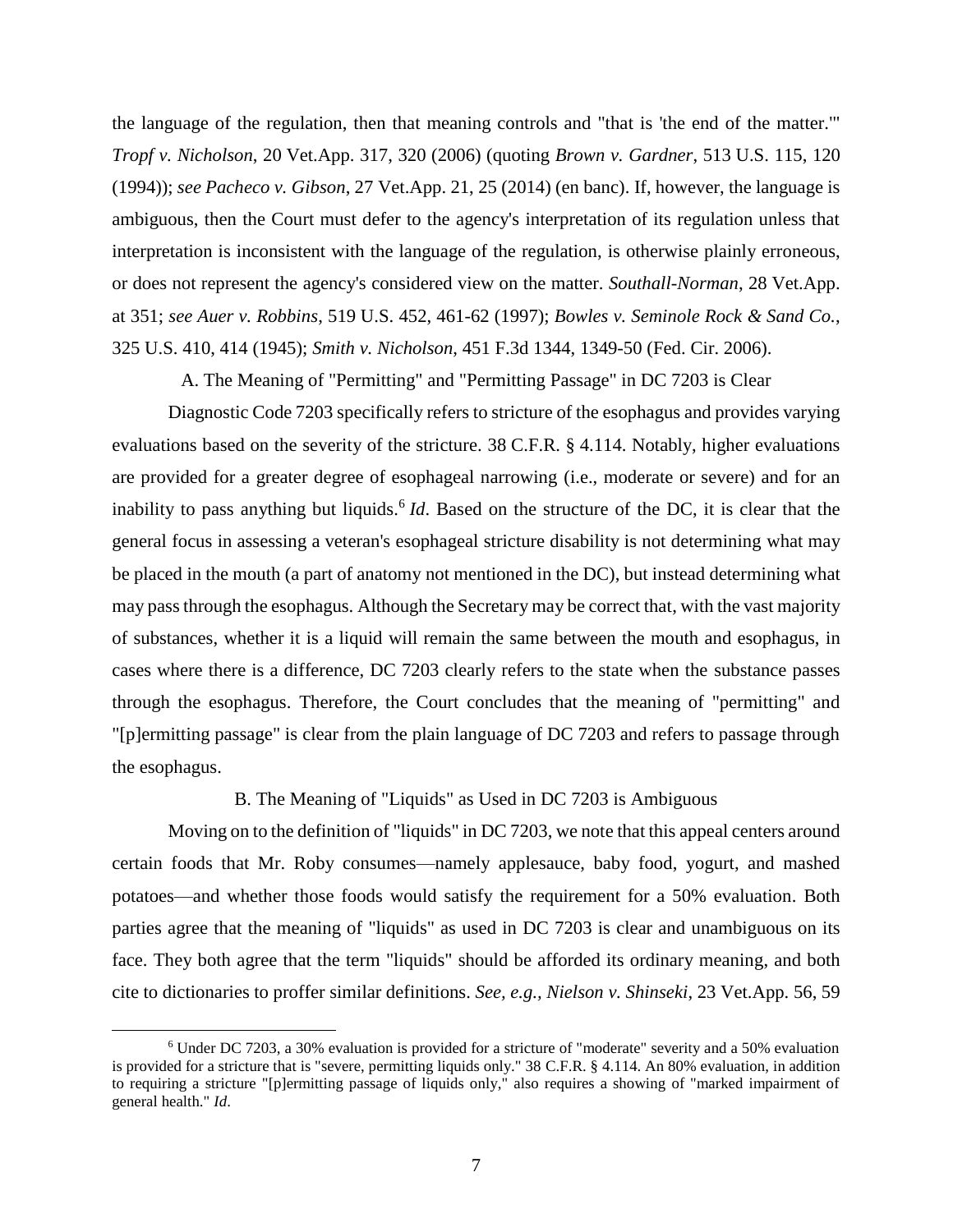(2009) ("It is commonplace to consult dictionaries to ascertain a term's ordinary meaning."). At oral argument, Mr. Roby offered two definitions. First, relying on *Dorland's*, he defined a liquid as a substance that flows readily in its natural state that is neither a solid nor a gas. Oral Argument at 4:15-5:01, 5:14-5:21; *see* DORLAND'S at 1065. Second, relying on *Webster's Dictionary*, he defined liquid as a fluid, such as water, that has no independent shape but has a definite volume, does not expand indefinitely, and is only slightly compressible. Oral Argument at 5:22-5:36; *see* MERRIAM-WEBSTER ONLINE DICTIONARY, https://www.merriam-webster.com/dictionary/liquid (noun definition 2) (last accessed March 19, 2019). Similarly, the Secretary, relying on the *Oxford Living Dictionary*, defined liquid as a substance that flows freely but is of constant volume, having a consistency like that of water or oil. Secretary's Br. at 12-13; *see* OXFORD LIVING DICTIONARY, https://en.oxforddictionaries.com/definition/liquid (noun definition 1) (last accessed March 19, 2019).

Although both parties rely on different dictionaries to proffer definitions of "liquids," their respective definitions are quite similar. These definitions reflect the basic principle that liquids are substances that are neither solid nor gas. More specifically, liquids, like solids and unlike gases, have a definite and fixed volume. In contrast, liquids, like gases and unlike solids, do not have an independent shape, meaning they flow freely and take the shape of their container.<sup>7</sup>

Although these definitions provide a clear distinction between solids and liquids, $\delta$  there are other regulatory terms that may be relevant to determining whether "liquids" is ambiguous, such as purees, soft solids, and semisolids. *See, e.g.*, 38 C.F.R. § 4.150, DC 9905, Note (3) (2018) (criteria for evaluating temporomandibular disorder disabilities); 76 Fed. Reg. 39160, 39162 (Jul. 5, 2011) (proposed rule to amend, in part, DC 7203, which was withdrawn by 77 Fed. Reg. 27009 (May 8, 2012)). The parties differ as to whether applying their respective definitions of a liquid to those other terms clearly reveals which substances constitute liquids under DC 7203. Specifically,

 $^7$  Compare the definitions of the terms "solid," "liquid," and "gas" found in the general reference dictionaries cited by the parties. *Compare* Liquid, https://en.oxforddictionaries.com/definition/liquid (noun definition 1) *and* https://www.merriam-webster.com/dictionary/liquid (noun definition 2), *with* Solid, https://en.oxforddictionaries.com/definition/solid (noun definition 1, adjective definition 1) *and* https://www.merriam-webster.com/dictionary/solid (noun definition 2a), *with* Gas, https://en.oxforddictionaries.com/ definition/gas (noun definition 1) *and* https://www.merriam-webster.com/dictionary/gas (noun definition 1) (all last accessed March 19, 2019).

<sup>8</sup> Because the relevant focus here deals with whether substances are liquids under DC 7203, the Court's analysis is limited to determining the regulatory definition of liquids in comparison only to solids and without consideration of the differences between liquids and gases.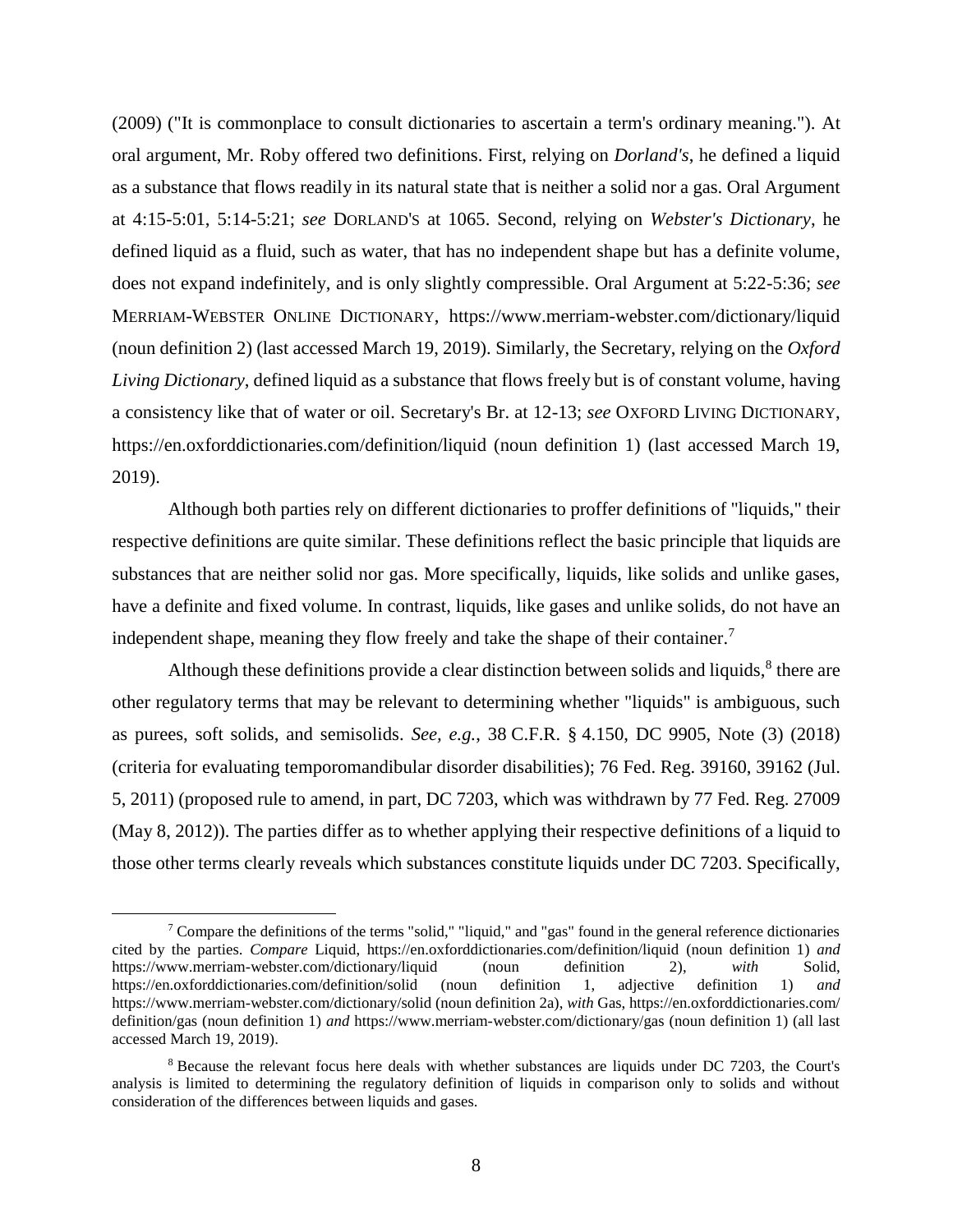Mr. Roby argues that if a food is not solid, then it is, by default, liquid. He, therefore, frames the relevant distinction as solid food versus non-solid food. In contrast, the Secretary argues that the proper distinction is liquid food versus non-liquid food. It is this disagreement that lies at the center of this appeal.

The Court is unable to discern a plain meaning of the term "liquids" from the text, structure, or purpose of DC 7203. There is no indication from the plain language of DC 7203 whether the definition of liquids should be interpreted as broadly as Mr. Roby argues or as narrowly as the Secretary argues. The regulation does not provide a definition of "liquids" and the Secretary has not identified a definition proffered by VA in the Rating Schedule, regulatory guidance, or adjudicative manuals. Although the structure of DC 7203 reflects that the purpose is to provide higher evaluations for a greater degree of esophageal narrowing and for an inability to pass anything but liquids, it does not indicate what particular substance or substances may be considered a liquid.

In addition, there is no regulatory history available for the Court to glean how the term liquid should be interpreted. When VA first published the Schedule for Rating Disabilities in the Federal Register, which it did without commentary, DC 7203 utilized the exact same language that exists today. *See* 29 Fed. Reg. 6718 (May 22, 1964); *compare* 38 C.F.R. § 4.114, DC 7203 (1964), *with* 38 C.F.R. § 4.114, DC 7203 (2018). Moreover, the exact same language was used when DC 7203 was incorporated into the Rating Schedule, effective April 1, 1946. *Compare* 38 C.F.R. § 4.114, DC 7203 (1946), *with* 38 C.F.R. § 4.114, DC 7203 (2018).

Without a clear meaning from the plain language or guidance from the regulatory history, the Court concludes that the regulatory language of DC 7203 is ambiguous with respect to application of the ordinary definition of liquid to the substances that fall in between pure liquid and pure solid. *See Smith*, 451 F.3d at 1350-51; *Tropf*, 20 Vet.App. at 321 n.1 (finding ambiguity "when the application of the ordinary meaning of words and rules of construction to the plain language of the regulation fails to answer the question at issue"); *see also FDA v. Brown & Williamson Tobacco Corp.*, 529 U.S. 120, 132 (2000) ("The meaning—or ambiguity—of certain words or phrases may only become evident when placed in context.").

As the regulatory language is ambiguous, the Secretary's interpretation will be afforded deference so long as it is not plainly erroneous or inconsistent with the regulation, and when there is no reason to suspect that it does not reflect fair and considered judgment on this matter. *See*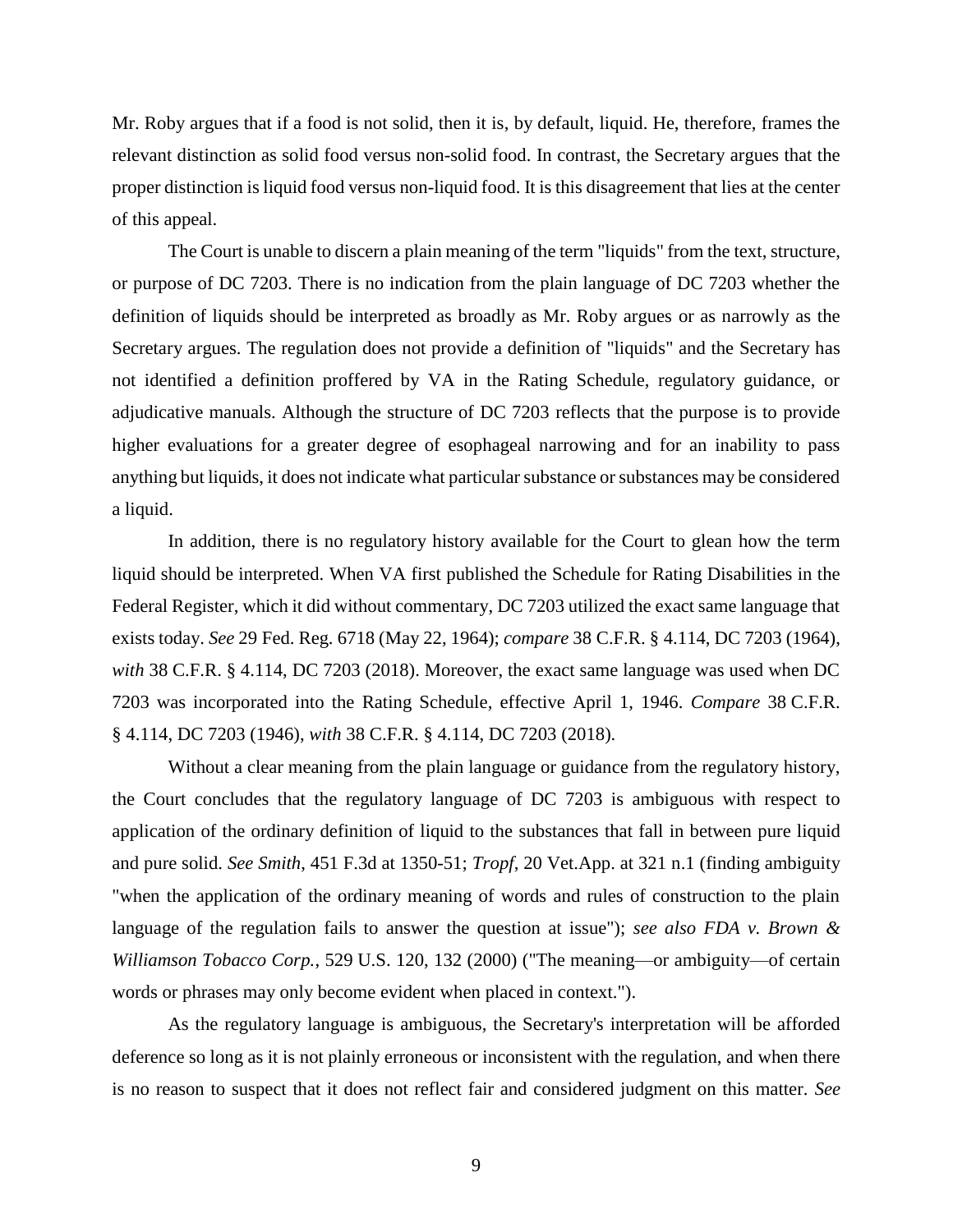*Auer*, 519 U.S. at 462; *Smith*, 451 F.3d at 1350-51; *Pacheco*, 27 Vet.App. at 26. The Court concludes that the Secretary's interpretation is neither plainly erroneous nor inconsistent with the regulation, and is reflective of his fair and considered judgment.

The Secretary's interpretation—that the ordinary definition of "liquids" does not include foods that have a textural quality like purees, soft solids, semisolids, or chewed solids—is neither plainly erroneous nor inconsistent with DC 7203. His interpretation comports with the ordinary definition of "liquids"; is consistent with the regulatory scheme of DC 7203, which provides higher evaluations based on greater difficulty swallowing; and aligns with the aim of the regulation. *See Martin v. Occupational Safety and Health Review Com'n*, 499 U.S. 144, 150-51 (1991); *see also Decker v. Northwest Environmental Defense Center*, 568 U.S. 597, 613 (2013) ("It is well established that an agency's interpretation need not be the only possible reading of a regulation or even the best one—to prevail.").

The Secretary's interpretation also appears to reflect his fair and considered judgment. Notably, his interpretation is consistent with other instances when he has interpreted "liquid" as it relates to food. In July 2011, the Secretary proposed to overhaul that portion of the Schedule for Rating Disabilities pertaining to digestive disabilities. 76 Fed. Reg. 39,160 (Jul. 5, 2011). At that time, VA proposed to evaluate disabilities of the mouth, lip, tongue, and esophagus under a general rating formula, based, in part, on the degree of a veteran's dietary restrictions. *Id*. at 39,161-63, 39,178. Although the need for the proposed revision was based, in part, on the subjectivity of the terms "moderate," "marked," and "severe" and not on any perceived subjectivity in the term "liquids," the proposed criteria differentiated between "liquid foods" and "soft solid foods" and provided higher evaluations where a disability precluded eating soft solid foods but not liquid foods. *Id*. Although the Secretary ultimately withdrew the proposed regulatory changes, *see* 77 Fed. Reg. 27,009 (May 8, 2012), the distinction between "liquid foods" and "soft solid foods" is consistent with his current interpretation of "liquids" that makes the same distinction.

The Secretary also made a similar distinction when he amended 38 C.F.R. § 4.150, DC 9905, which contemplates temporomandibular disorders. *See* 80 Fed. Reg. 44,913, 44,915-17 (Jul. 28, 2015). As relevant, the rating criteria, which are based on criteria established by the Academy of Nutrition and Dietetics, contemplate varying levels of texture-modified diets and define four levels of mechanically altered foods: full liquid, puree, soft foods, and semisolid foods. *Id*. at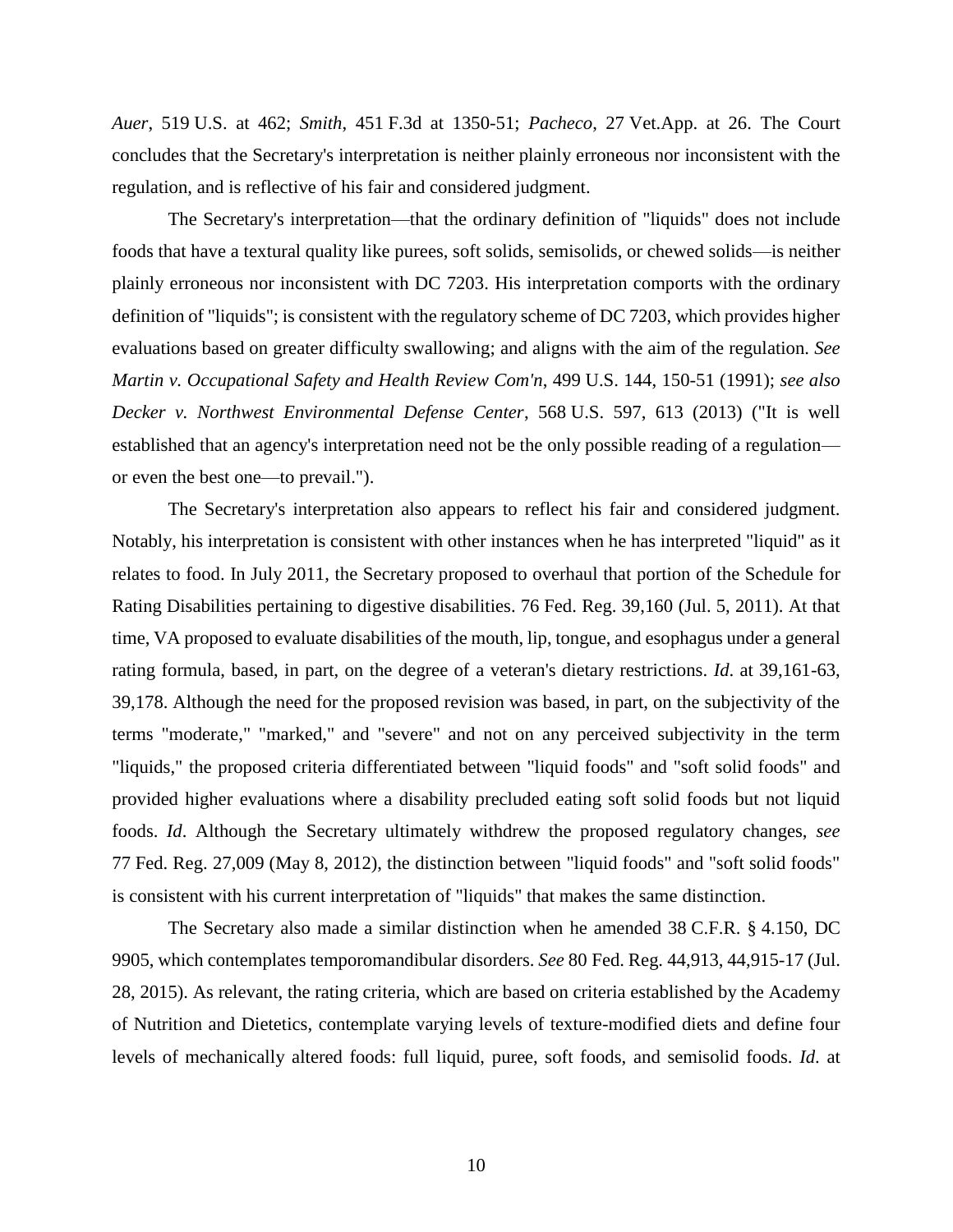44,918; *see* 38 C.F.R. § 4.150, DC 9905, Note (3) (2018). <sup>9</sup> Although the Secretary's differentiation of texture-modified foods is not found in the language of DC 7203, his current interpretation of "liquids" as excluding purees, soft solids, and semisolid foods is consistent with DC 9905, which provides evaluation criteria addressing a similar functional impairment; namely both diagnostic codes contemplate a disability necessitating a texture-modified diet. *See Vazquez-Claudio v. Shinseki*, 713 F.3d 112, 115 (Fed. Cir. 2013) ("In construing regulatory language, we must read the disputed language in the context of the entire regulation as well as other related regulatory sections in order to determine the language's plain meaning.").

Although not absolute, "there is a natural presumption that identical words used in different parts of the same act are intended to have the same meaning." *Atlantic Cleaners & Dyers v. United States*, 286 U.S. 427, 433 (1932); *see Gardner*, 513 U.S. at 118; *Prokarym v. McDonald*, 27 Vet.App. 307, 310 (2015). Mr. Roby has offered no persuasive argument as to why liquid should be interpreted more broadly in DC 7203 than in DC 9905. *See* Oral Argument at 16:25- 18:21. Therefore, the Court concludes that the Secretary's current interpretation of the term "liquids" appears to be based on his fair and considered judgment and consistent with previous interpretations of "liquid" in similar circumstances. Accordingly, deference is warranted to the Secretary's interpretation that the term "liquids" in DC 7203 does not include foods with the texture or quality of purees, soft solids, or semisolids.

We stress that *Auer* deference is not necessary to our conclusion. Even under a less deferential standard, the Court finds the Secretary's interpretation of "liquids" persuasive. *See Christopher v. SmithKline Beecham Corp.*, 567 U.S. 142, 159 (2012) (evaluating under the lesser *Skidmore* standard whether deference to an agency's interpretation of an ambiguous regulation was warranted after concluding that *Auer* deference was not warranted); *Skidmore v. Swift & Co.*, 323 U.S. 134, 140 (1944) (noting that an agency's interpretation is entitled to proportional deference depending on "the thoroughness evident in its consideration, the validity of its reasoning, its consistency with earlier and later pronouncements, and all those factors which give it power to persuade"). Here, the Secretary's interpretation was based on thorough consideration and valid reasoning and is consistent with other interpretations of "liquid." Accordingly, deference to the Secretary's interpretation is warranted.

<sup>9</sup> The amended criteria were adopted by final rule, without any additional commentary regarding texturemodified diets or mechanically altered foods, effective September 10, 2017. 82 Fed. Reg. 36,080 (Aug. 3, 2017).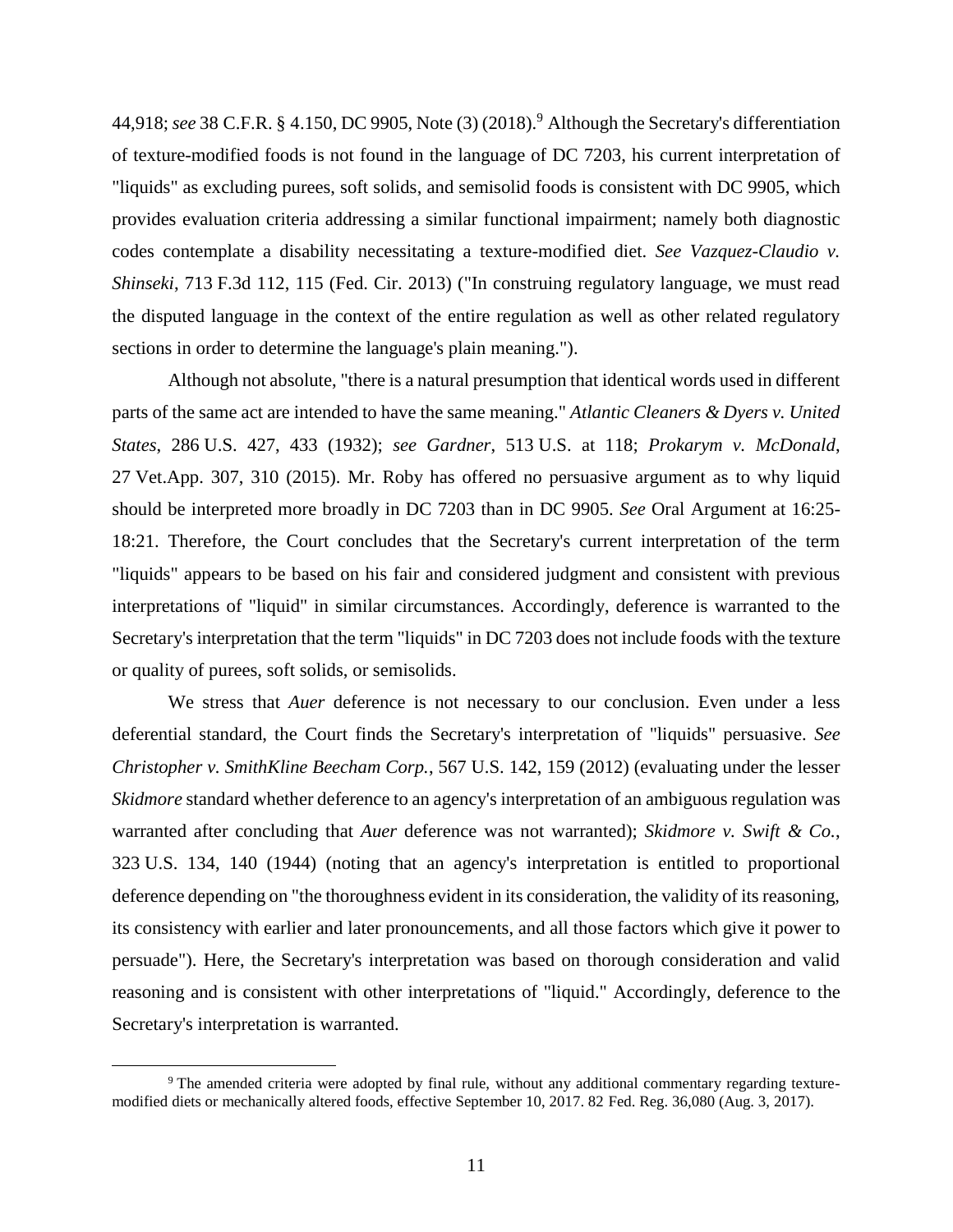Mr. Roby argues, however, that any ambiguity in the regulation should be resolved in his favor due to the pro-claimant nature of the veterans benefits system. Appellant's Br. at 11-12 (citing *Gardner*, 513 U.S. at 118); Appellant's Citation of Supplemental Authority at 1-2. However, as discussed above, the Secretary's interpretation of how the term "liquids" should be applied is not plainly erroneous, is not inconsistent with the regulation, reflects his fair and considered judgment in this matter, and is consistent with prior interpretations. Accordingly, the Court will defer to the Secretary's interpretation. *See Nat'l Org. of Veterans Advocates, Inc. v. Sec'y of Veterans Affairs*, 809 F.3d 1359, 1363 (Fed. Cir. 2016); *Guerra v. Shinseki*, 642 F.3d 1046, 1051 (Fed. Cir. 2011); *Sears v. Principi*, 349 F.3d 1326, 1331-32 (Fed. Cir. 2003) (all rejecting the argument that the proveteran canon of construction overrides deference due to VA's reasonable interpretation of an ambiguous statute).

The Board denied entitlement to an evaluation in excess of 30% because "the evidence of record shows that [Mr. Roby] is able to consume food, albeit with difficulty, and that his esophageal stricture is not severe, permitting liquids *only*." R. at 11 (emphasis in original). The Board's analysis is consistent with the clear meaning of "permitting" and "[p]ermitting passage" and with the Secretary's interpretation of "liquids." Therefore, the Court concludes that Mr. Roby fails to demonstrate that the Board erred in denying entitlement to an evaluation in excess of 30%. *See Hilkert v. West*, 12 Vet.App. 145, 151 (1999) (en banc) (appellant bears the burden of demonstrating error on appeal), *aff'd per curiam*, 232 F.3d 908 (Fed. Cir. 2000) (table).

C. Appellant's Arguments Regarding Chewing a Solid into a Liquid

In addition to arguing that most foods he eats are themselves liquids, Mr. Roby argues that he liquefies other foods, such as chicken and sandwiches, through chewing. He contends that he chews each bite of food for 10 to 15 minutes resulting in the food being of "liquid consistency" prior to it passing through his esophagus. Oral Argument at 2:08-3:02; 18:21-20:45 (equating the terms "liquid," "liquid consistency," "liquefied food," and "thoroughly chewed solid food"); *see* R. at 68, 1396-97, 1400-01. He points to no medical evidence in the record, such as a physician statement or medical treatise, to support his contention, but instead argues that his lay statements alone are competent to describe foods as being in a liquid state when they pass through his esophagus because that type of information is perceptible through one's five senses. Oral Argument at 21:15-22:43; *see Layno v. Brown*, 6 Vet.App. 465, 469 (1994) (explaining that a witness is competent to testify as to any fact that is within his or her personal knowledge, "which comes to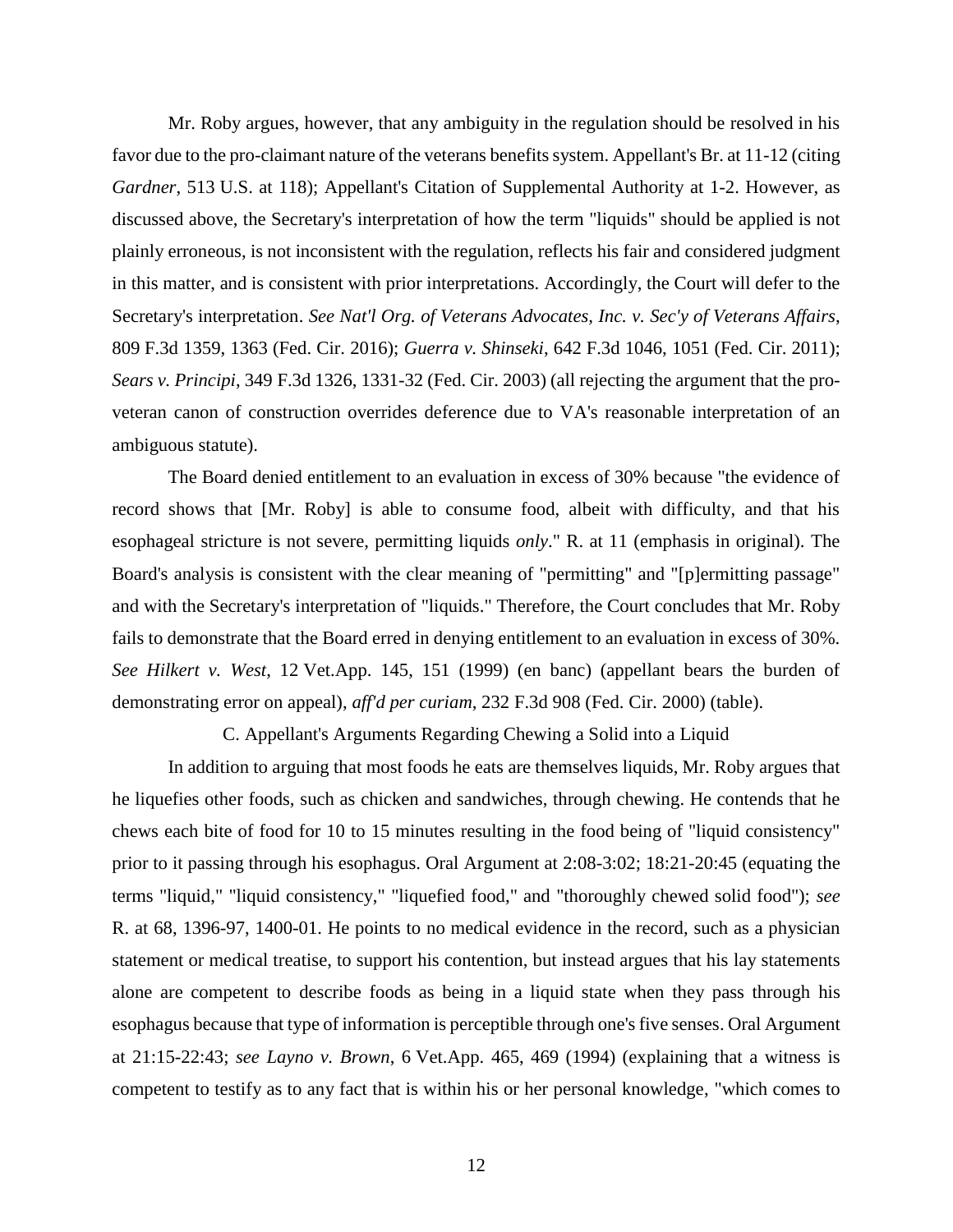the witness through the use of his [or her] senses—that which is heard, felt, seen, smelled, or tasted").

The Secretary argues that Mr. Roby has not carried his burden of supporting his assertions with competent evidence that chewing can turn a solid food into a liquid. Secretary's Br. at 15-16; Oral Argument at 44:10-45:47. He argues that, although there may be instances when a solid food will transform into a liquid prior to passing through the esophagus, Mr. Roby has not cited evidence that the solid foods he eats, such as chicken, are transformed into a liquid, as opposed to remaining as a chewed solid, prior to swallowing. Oral Argument at 36:58-38:18.

Here, the Court has determined that the term "liquids" in DC 7203 is ambiguous, but deferred to the Secretary's interpretation—that the ordinary definition of "liquids" does not include foods that have a textual quality like purees, soft solids, semisolids, or *chewed solids*. Thus, Mr. Roby's argument that he can chew solid food into a liquid is not in accord with the meaning of "liquids" in DC 7203 and the Court does not need to address this matter further.

### D. Remaining Arguments

### *1. The Board's Authority to Interpret DC 7203*

Mr. Roby additionally argues that, because the RO did not interpret the language of DC 7203, the Board lacked jurisdiction to interpret that DC in the first instance and that, to the extent that the Board identified ambiguity in the DC in this case, it deprived him of the right to one review on appeal. Appellant's Br. at 12-13 (citing *Disabled American Veterans v. Sec'y of Veterans Affairs*, 327 F.3d 1339, 1346 (Fed. Cir. 2003)); Oral Argument at 22:48-24:47 (arguing that, although the Board did not explicitly find DC 7203 ambiguous, its decision is premised on an implicit ambiguity in the regulation requiring that food be in a liquid state when it enters the mouth to satisfy the criteria for a 50% evaluation). The Court disagrees.

Regardless of how the RO analyzed Mr. Roby's case vis-à-vis DC 7203, the Board is not precluded from interpreting or reaching conclusions about regulatory language where the RO did not reach the same conclusion or make the same interpretation. Although Mr. Roby acknowledges that the Board need not remand in order to consider law not previously considered by the RO, *see Disabled American Veterans*, 327 F.3d at 1349,<sup>10</sup> 38 C.F.R. § 19.9(d)(2) (2018); he argues that

<sup>10</sup> The U.S. Court of Appeals for the Federal Circuit's analysis specifically identifies 38 C.F.R. § 19.9*(b)*(2), but the regulation was amended by final rule in 2011, resulting in this remand exception that was previously found in § 19.9(b)(2) being moved to § 19.9(d)(2). 76 Fed. Reg. 17,544 (Mar. 30, 2011).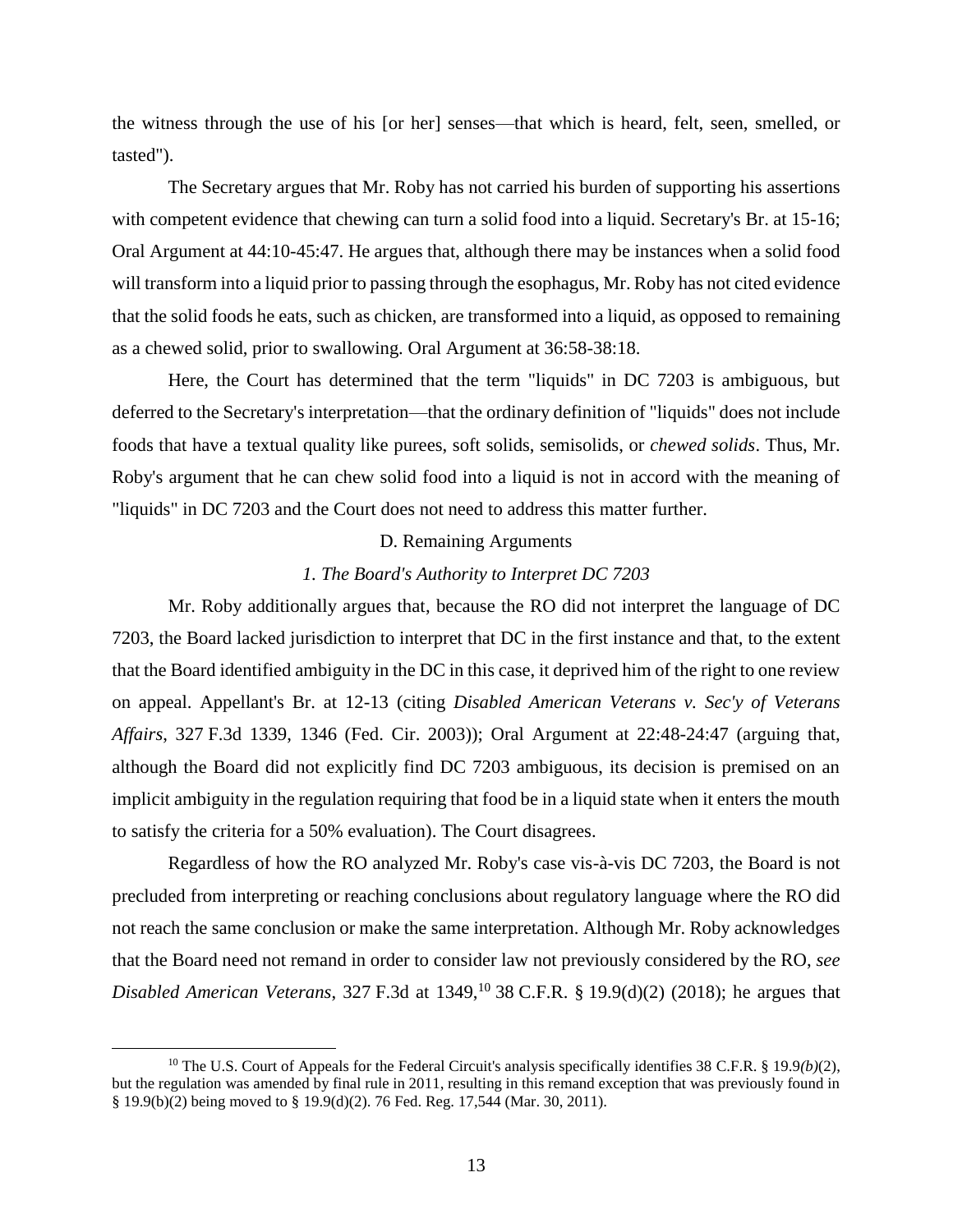§ 19.9(d)(2) does not allow the Board to find ambiguity in the first instance because, if it did, that interpretation would not receive one review on appeal, Appellant's Br. at 12-13 (arguing that "[u]nless the RO first decides an issue of regulatory interpretation, the Board has no jurisdiction over the question"); Oral Argument at 23:46-24:25.

Logic belies his argument, as this distinction would purportedly allow the Board, under § 19.9(d)(2), to consider and find ambiguity in the regulatory language where the RO completely failed to consider DC 7203, but not where the RO applied DC 7203 but found it unambiguous. Moreover, the Board conducts de novo review of RO decisions based on the entire record, *see* 38 U.S.C. § 7104(a); *Disabled American Veterans v. Sec'y of Veterans Affairs*, 419 F.3d 1317, 1319 (Fed. Cir. 2005); 38 C.F.R. § 19.7 (2018), and is free to deny a claim on a different basis than that on which the RO denied the same benefit. Even if the Board found ambiguity in the regulatory language, it was free to do so and was not bound by an RO decision that did not explicitly find ambiguity.

At oral argument, however, Mr. Roby seemingly changed course, arguing that the Board was without jurisdiction to interpret DC 7203 because the exclusive authority to interpret ambiguities in regulatory language is vested with VA's Office of General Counsel (OGC). Oral Argument at 22:48-23:45. Although the Board is bound by interpretative guidance rendered in "precedent opinions of the chief legal officer of the Department," 38 U.S.C. § 7104(c), the Board is not precluded from interpreting regulatory language in the absence of such guidance from the OGC. *See Hudgens v. McDonald*, 823 F.3d 630, 638 (Fed. Cir. 2016) (noting that "[i]f the Secretary is dissatisfied with the Board's interpretation of a regulation, the Secretary may instruct the Board regarding what the Secretary believes is the correct interpretation, and such instructions are binding on the Board" (citing  $38 \text{ U.S.C. }$   $\S 7104(c)$ )). In fact, in assessing whether the Secretary's interpretation of ambiguous statutory or regulatory language should be afforded deference, courts routinely look to decisions of the Board to determine if the Board's interpretation is consistent with that of the Secretary, even where there is not a precedential OGC opinion. *See id.* at 638-39; *Fountain v. McDonald*, 27 Vet.App. 258, 267-71 (2015). Therefore, Mr. Roby's argument that the Board was without jurisdiction to interpret DC 7203 is unpersuasive.

### *2. Application of 38 C.F.R. § 4.7*

Finally, Mr. Roby argues that the Board erred in failing to consider whether his disability more closely approximates the criteria for a 50% evaluation. Appellant's Br. at 14-15; Reply Br.